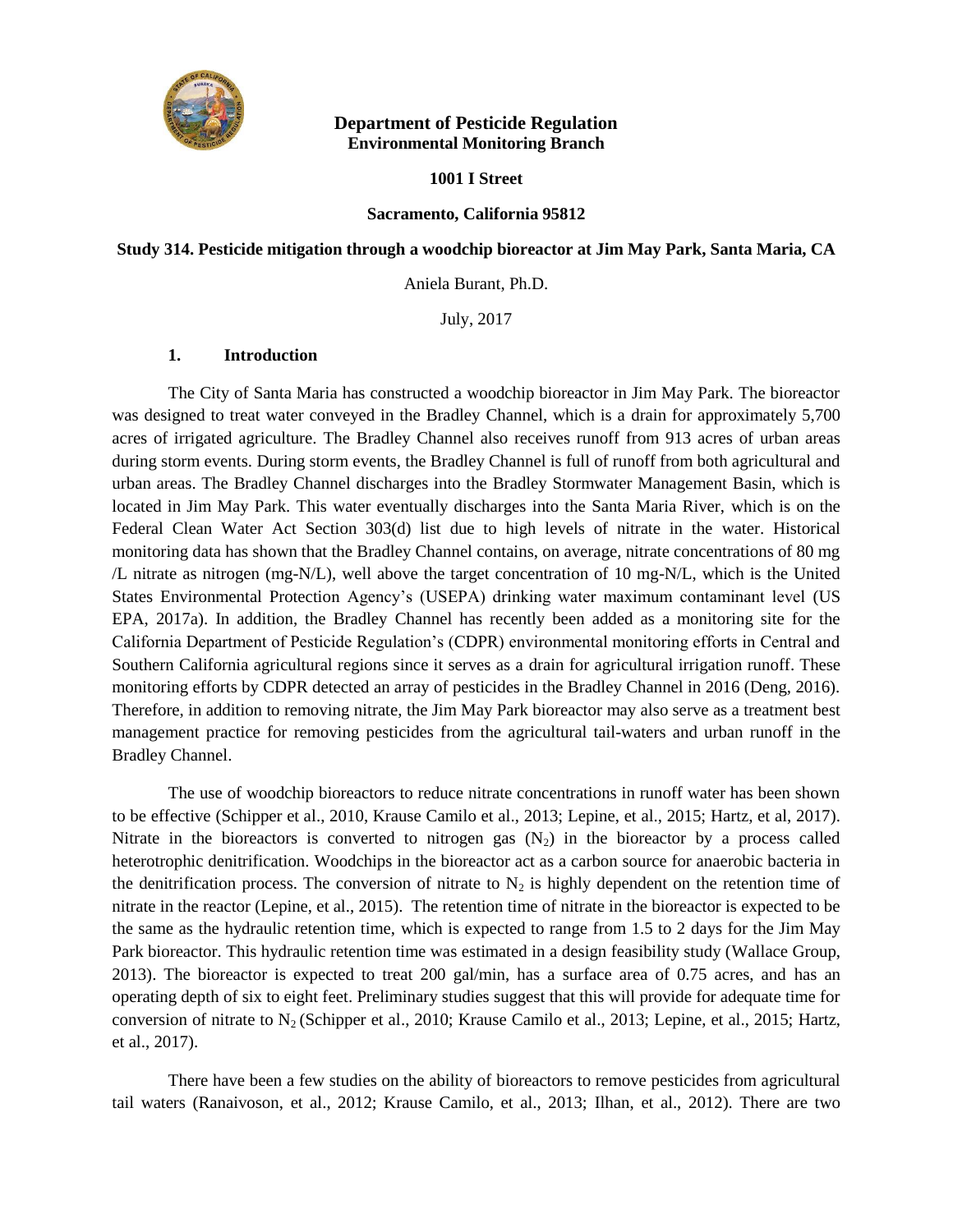possible removal mechanisms: sorption of pesticides to woodchips and anaerobic biodegradation. Sorption of pesticides in the bioreactor is expected to be dependent on the hydrophobicity of the pesticide. Studies investigating the removal of moderately hydrophobic pesticides, such as bentazon, atrazine, and acetochlor, have confirmed that woodchips are expected to retain moderately hydrophobic pesticides (Ranaivoson, et al., 2012; Krause Camilo, et al., 2013; Ilhan, et al., 2012). Removal efficiencies have not been confirmed for hydrophilic pesticides, such as the neonicotinoids (i.e., imidacloprid) or carbamates (i.e., methomyl). Rates of anaerobic biodegradation are highly specific to each pesticide, and studies have indicated that sorption will be the primary removal mechanisms for pesticides (Ilhan, et al., 2012). In addition, the majority of this research was conducted in batch reactors or bench-sale experiments. There is a lack of peer-reviewed research on pesticide removal behavior in woodchip bioreactors at field scale. This study aims to fill this gap by determining the removal efficiency of various classes of pesticides, which have a range of hydrophobicity, on a field scale.

We aim to investigate the removal of pesticides in several bioreactors around California. In addition to Jim May Bioreactor, the Sea Mist Farms Bioreactor in Castroville, Calif., will treat irrigation runoff water. The bioreactor, which contains ~1,000 cubic yards of woodchips, will treat the tailwater before draining into a wetland. Another bioreactor in Santa Maria is under construction and will treat both agricultural tailwaters and urban runoff. All bioreactors will operate under different treatment conditions (i.e., different volume of woodchips and flow rate through the bioreactor), which will provide a comparison for removal rates between the different bioreactors.

## **2. Objectives**

The objectives of this study are to:

- 1). Determine the presence and concentrations of selected pesticides at the inlet and outlet to the bioreactor.
- 2). Determine the removal rates of various classes of pesticides and identify which are most effectively removed by the bioreactor.
- 3). Evaluate the magnitude of bioreactor outlet pesticide concentrations relatively to aquatic toxicity thresholds.
- 4). Determine the differences in removal of pesticides between dry and wet conditions.

## **3. Personnel**

This project is a joint effort between many state and local agencies, and will be conducted under the general direction of Nan Singhasemanon, Senior Environmental Scientist (Supervisory). Key Personnel are listed below:

- Project Leader: Aniela Burant, PhD
- Adviser: Scott Wagner
- Field Coordinator: Kevin Kelley
- Reviewing Scientist: Xin Deng, PhD
- Statistician: Dan Wang, PhD
- Laboratory Liaison: Sue Peoples
- Analytical Chemistry, water: Center for Analytical Chemistry, California Department of Food and Agriculture (CDFA)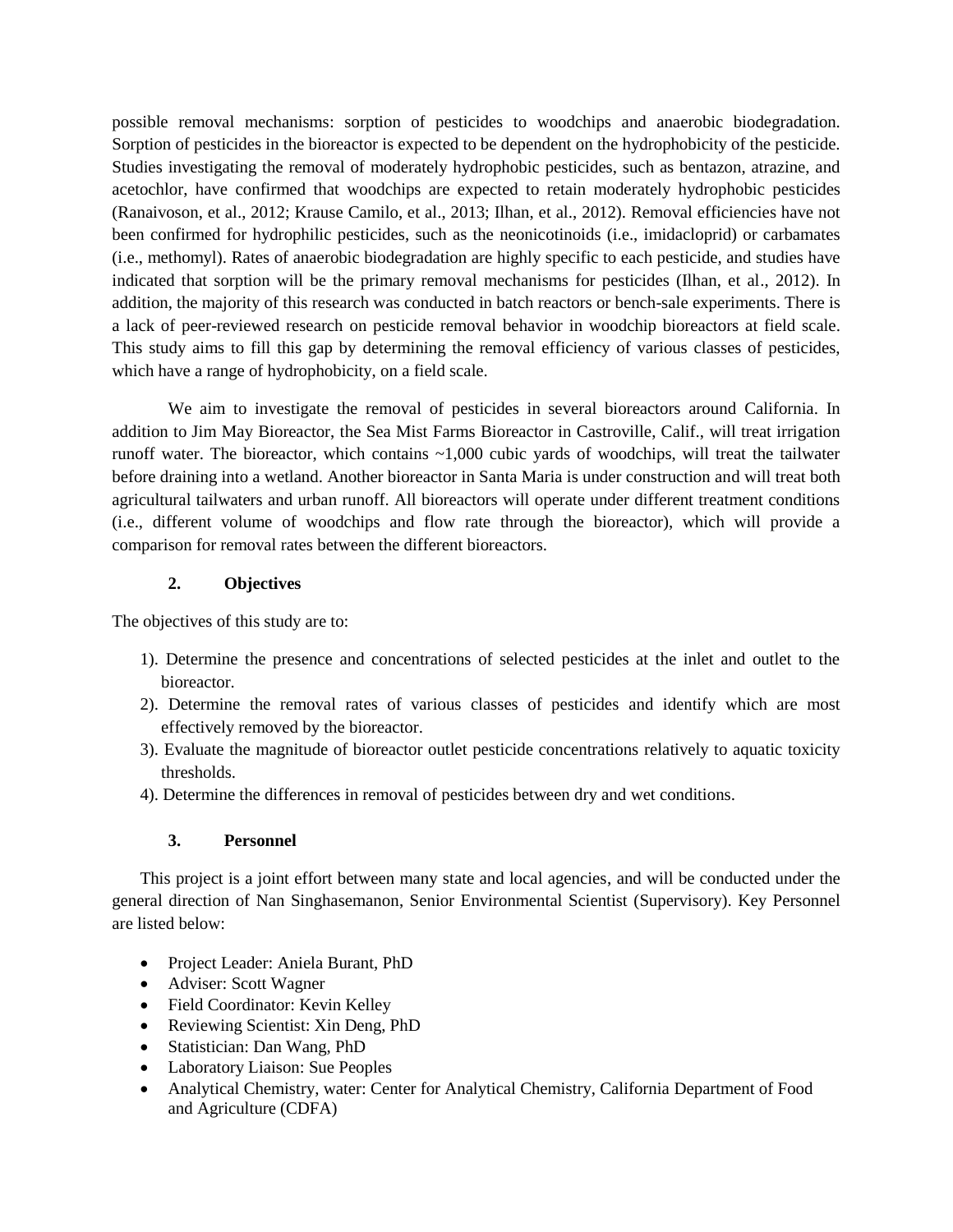• Collaborators: Shannon Sweeney, City of Santa Maria

Please direct questions regarding this study to Aniela Burant, Environmental Scientist, at (916)- 445-2799 or [Aniela.Burant@cdpr.ca.gov.](mailto:Aniela.Burant@cdpr.ca.gov)

### **4. Study Plan**

#### **4.1 Selecting Pesticides for Evaluation**

Pesticides that will be analyzed were selected by using the CDPR's Surface Water Monitoring Prioritization Model (Luo, 2012, 2013, 2015). The prioritization model ranks pesticides for areas or drainages of interest using use data from CDPR's Pesticide Use Reporting database and toxicological data from the US EPA Aquatic Life Benchmark database (US EPA, 2017b). The Bradley Channel primarily receives agricultural runoff from two HUC 12 drainages (HUC12 180600080503 and 180600080603) during dry season; therefore, pesticides applied within the two drainages were prioritized for monitoring. Annual average pesticide use data from 2013 – 2015 (the three most recent years available) were applied in the model, and other inputs and model parameters are given in **Table 1**. The modeling results provided a list of top-ranked 50 pesticides for both HUC 12 drainages (**Table 2**). Each pesticide is assigned a toxicity score based on its chronic or acute toxicity and a use score based on how many pounds of the pesticide was applied in the drainage area. The pesticides of interest were primarily selected based on the final score of the toxicity and use scores (**Table 3**). Groups of pesticides selected for monitoring include organophosphates (e.g. malathion), pyrethroids (e.g. permethrin and bifenthrin), neonicotinoids (e.g. imidacloprid), carbamates (e.g. methomyl), dinitroanilines (e.g. trifluralin and pendimethalin), and oxyfluorfen. Fipronil and its degradates were included in this sampling plan because the Bradley Channel receives inputs from 913 acres of urban area. Some pesticides that have high use in the area are not recommended for monitoring by the model due to a variety of physical-chemical properties, such as short persistence in water (**Table 4**).

#### **4.2 Water Sampling**

The inlet and outlet of the bioreactor will be sampled four times during the year (two dry season events and two rainstorm events). Dry season sampling will take place in September 2017 and in April – May 2018. The rain storm sampling will occur in October – November (the first flush of the 2017 – 2018 water year, if possible) and in the winter of 2018 (February – March 2018). Samples collected for this study will be grab samples collected in 1 liter amber bottles. Separate bottles will be used for each type of analysis. A separate bottle will be used to collect total suspended solids (TSS), total organic carbon (TOC), and dissolved organic carbon (DOC). To account for residence time in the bioreactor and in an effort to sample the same pulse of water, samples at the inlet will be collected  $1.5 - 2$  days (the expected hydraulic residence time of the reactor) before the outlet samples. Therefore, 12 samples will be collected per sampling event, six for each chemical analysis from the inlet and outlet respectively.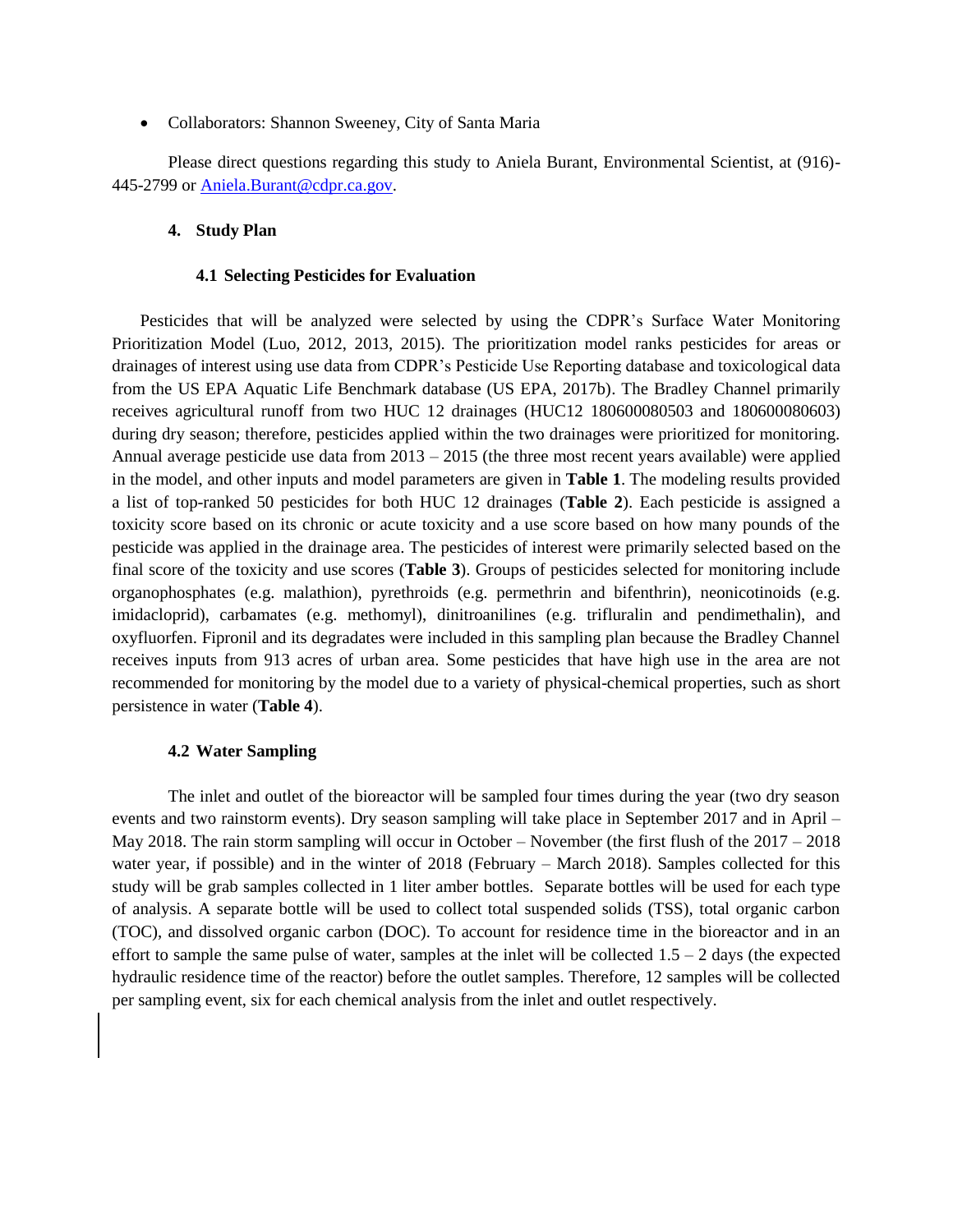## **5. Laboratory Analysis**

## **5.1 Chemical Analysis**

A suite of pesticides will be analyzed in each sample by the Center for Analytical Chemistry, California Department of Food and Agriculture (CDFA). Pesticide classes that will be analyzed include pyrethroids, dinitroanilines, organophosphates, carbamates (methomyl), and neonicotinoids (imidacloprid). Laboratory quality assurance and control (QA/QC) will follow CDPR guidelines and will consist of laboratory blanks, matrix spikes, matrix spike duplicates, surrogate spikes, and blind spikes (Segawa, 1995).

## **5.2 Organic Carbon, Nutrient, and Suspended Solid Analysis**

TSS, TOC, DOC, ammonia, nitrate, and reactive orthophosphate will also be measured after each sampling event. Nitrate will be measured on site. A colorimetric meter (Hach DR 900 Handheld Colorimeter) will be used to measure all nutrient levels at the inlet and outlet in an effort to continue monitoring for nitrate reduction. CDPR staff will measure TSS according to Ensminger (2013a). CDPR staff will analyze water samples for TOC and DOC using a TOC-V CSH/CNS analyzer (Shimadzu Corporation, Kyoto, Japan) according to Ensminger (2013b). Given the low cost of the colorimetric measurement method, nutrient sampling is not included in the budget. Other water quality parameters, including dissolved oxygen, electrical conductivity, pH, turbidity, and temperature, will be measured *in situ* for inlet and outlet samples using a YSI EXO I multi-parameter water quality Sonde.

# **6. Data Analysis**

The influent and effluent concentration of each pesticide will be analyzed and data will be used to determine the pesticide removal efficiency of the bioreactor. Concentrations will also be compared to the US EPA's aquatic benchmarks of pesticides, if available. This will determine the efficacy of the bioreactor. Statistical analyses will be performed to determine the removal efficiencies and differences in pesticide removal rates among pesticide classes. Since the dataset will be small (i.e. four paired data for each pesticide analyzed) and could be censored and skewed, nonparametric test and permutation test are expected to more desirable than parametric tests (Helsel, 2012). The R statistical program will be used.

# **7. Timetable**

Field Sampling: September 2017 – May 2018 Chemical Analysis: September 2016 – July 2018 Summary Report: October 2019

# **8. Laboratory Budget**

The expected cost for chemical analysis of samples through the CDFA lab is \$28,480 (**Table 5**). All costs are estimated but do not include field blanks or laboratory QC.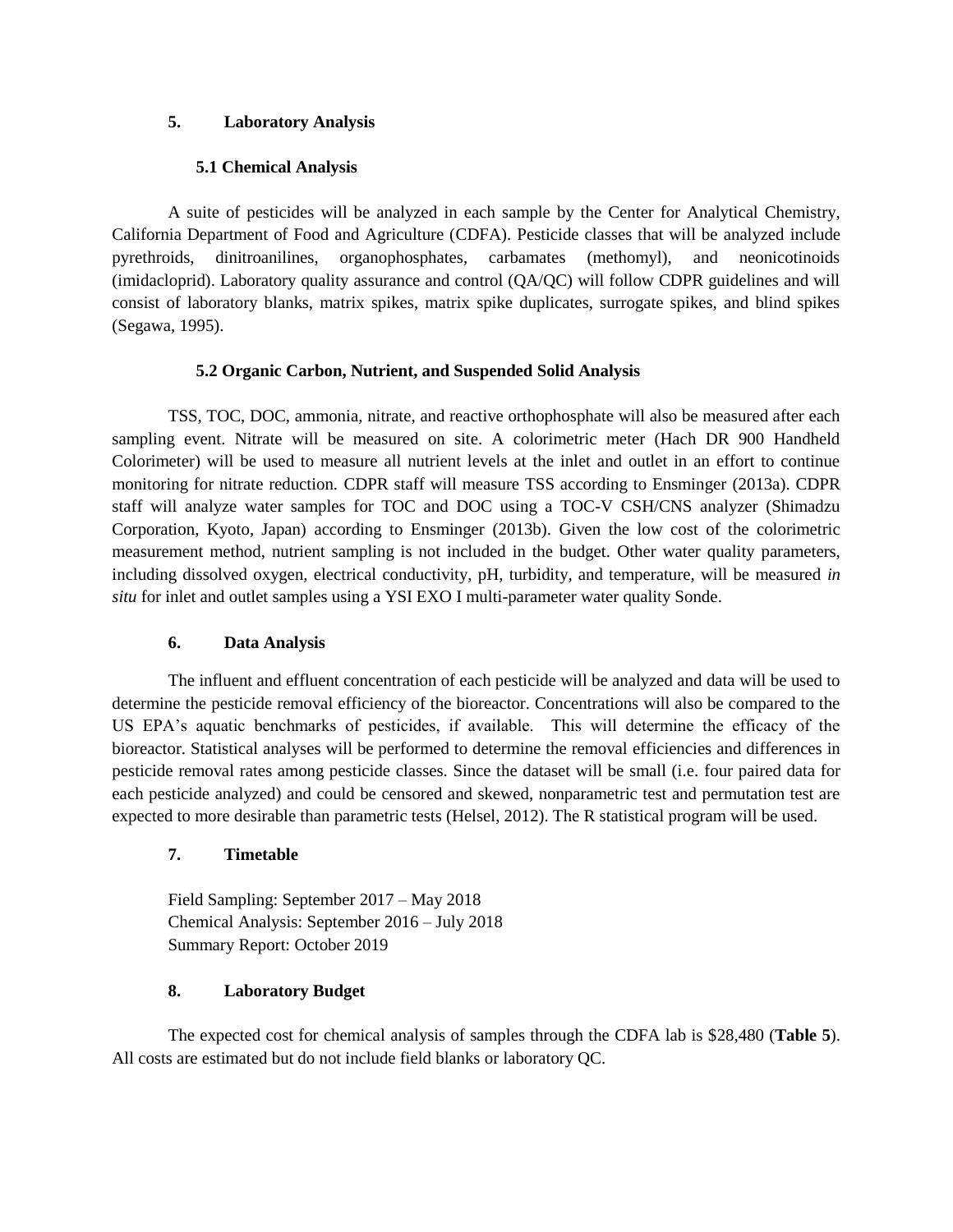## **9. References**

CDPR (California Department of Pesticide Regulation) 2015. California Department of Pesticide Regulation's Pesticide Information Portal, Pesticide Use Report (PUR) data.<http://calpip.cdpr.ca.gov/>

Central Coast Regional Water Quality Board, 2017. Agricultural Order R3-2017-0002. http://www.waterboards.ca.gov/centralcoast/water\_issues/programs/ag\_waivers/docs/ag\_order3/ag\_order 3.0\_approved.pdf

David, MB; Gentry, LE; Cooke, RA; and Herbstritt, 2016. Temperature and Substrate Control Woodchip Bioreactor Performance in Reducing Tile Nitrate Loads in East-Central Illinois. *Journal of Environmental Quality*, 45:822-829.

Deng, X. 2016. Surface Water Monitoring for Pesticides in Agricultural Areas of California, 2016. http://www.cdpr.ca.gov/docs/emon/pubs/ehapref/deng\_report\_304.pdf

Ensminger, M. 2013a. Analysis of whole sample suspended sediments in water. http://www.cdpr.ca.gov/docs/emon/pubs/sops/meth010.01.pdf

Ensminger, M. 2013b. Water TOC analysis using the Shimadzu TOC-VCSN and ASI-V autosampler. http://cdpr.ca.gov/docs/emon/pubs/sops/meth01100.pdf

Hartz T.; Smith R.; Cahn M.; Bottoms T.; Bustamante, SC.; Tourte L.; Johnson, K.; and Coletti, L. 2017. Wood chip denitrification bioreactors can reduce nitrate in tile drainage. *California Agriculture*, 71:41-47.

Helsel, D. R. (2012). Statistics for censored environmental data using Minitab® and R.  $2^{nd}$  ed. Hoboken, NJ: John Wiley & Sons, Inc.

Ilhan, ZE.; Ong SK.; and Moorman TB. 2012. Herbicide and Antibiotic Removal by Woodchip Denitrification Filters: Sorption Processes. *Water, Air, Soil, & Pollution.* 223: 2651-2661.

Krause Camilo B.; Matzinger, A.; Litz N.; Tedesco LP, and Wessolek, G. 2013. Concurrent nitrate and atrazine retention in bioreactors of straw and bark mulch at short hydraulic residence times. *Ecological Engineering*, 55:101-113.

Lepine C.; Christianson, L.; Sharrer, K.; and Summerfelt S. 2015. Optimizing Hydraulic Retention Times in Denitrifying Woodchip Bioreactors Treating Recirculating Aquaculture System Wastewater. *Journal of Environmental Quality*. 45:813-821.

Luo, Y., X. Deng, R. Budd, K. Starner and M. Ensminger. 2013. Methodology for Prioritizing Pesticides for Surface Water Monitoring in Agricultural and Urban Areas. May 2013. http://www.cdpr.ca.gov/docs/emon/pubs/ehapreps/analysis\_memos/prioritization\_report.pdf

Luo, Y., M. Ensminger, R. Budd, X. Deng and A. DaSilva. 2013.Methodology for Prioritizing Pesticides for Surface Water Monitoring in Agricultural and Urban Areas II: Refined Priority List. July 2014. http://www.cdpr.ca.gov/docs/emon/pubs/ehapreps/analysis\_memos/prioritization\_report\_2.pdf

Luo, Y and X. Deng. 2015. Methodology for prioritizing Pesticides for Surface Water Monitoring in Agricultural and Urban Areas III: Watershed-Based Prioritization. February 2015. http://www.cdpr.ca.gov/docs/emon/pubs/ehapreps/analysis\_memos/luo\_prioritization\_3.pdf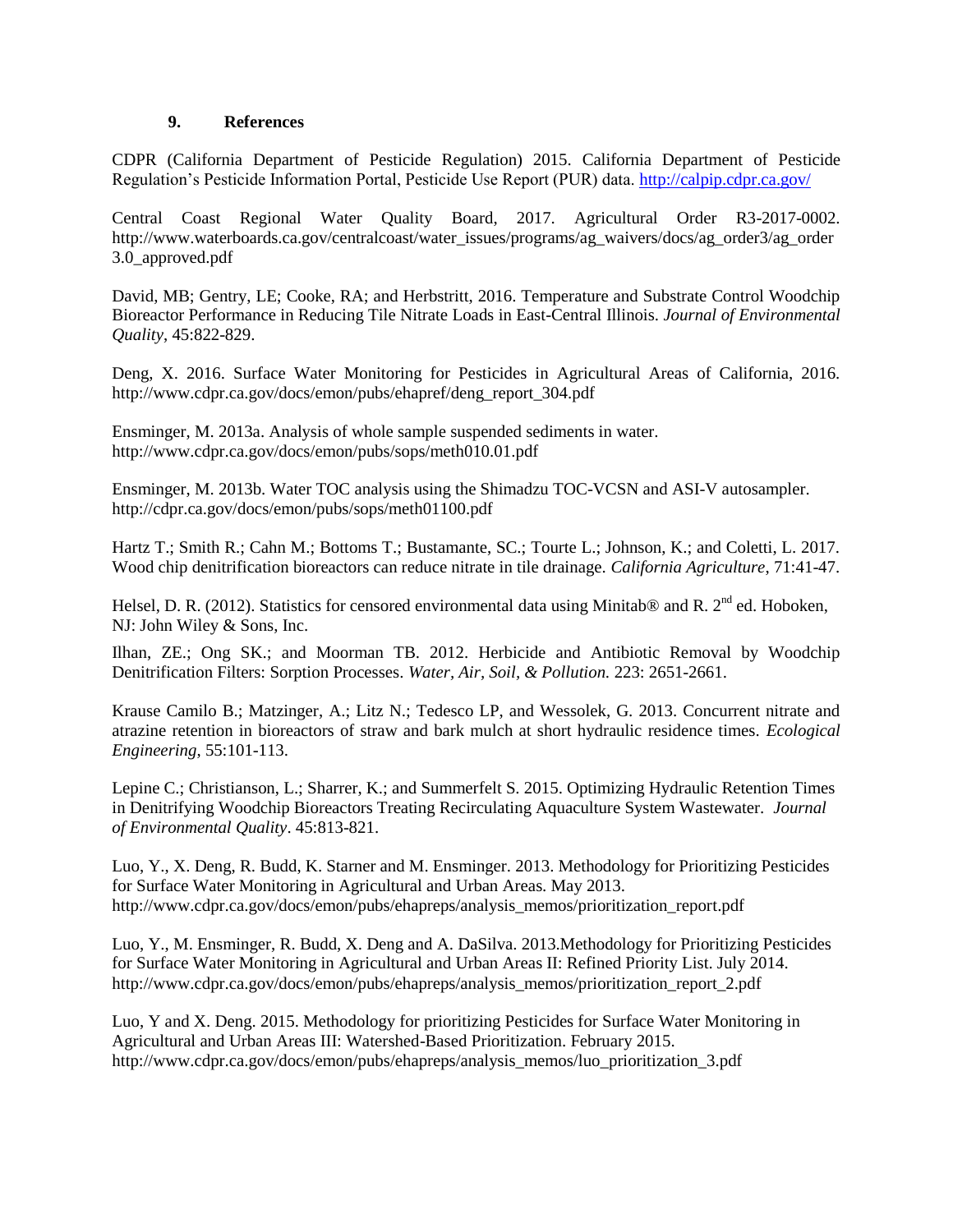Ranaivoson, A; Moncrief, J; Venterea, R; Rice, P; and Dittrich, M. Report to the Minnesota Department of Agriculture: Anaerobic Woodchip Bioreactor for Denitrification, Herbicide Dissipation, and Greenhouse Gas Mitigation. 2012.

Schipper, LA; Robertson, WD; Gold, AJ; Jaynes, DB; and Cameron, SC. 2010. Denitrifying bioreactors– an approach for reducing nitrate loads to receiving waters. *Ecological Engineering.* 36:1532-1543.

Schwarzenbach, RP.; Gschwend. PM.; Imboden, DM. (2003). Environmental organic chemistry. 2<sup>nd</sup> ed. Hoboken, NF. Wiley-Interscience.

Segawa, R. 1995. California Department of Pesticide Regulation SOP QAQC001.00: Chemistry laboratory quality control. http://www.cdpr.ca.gov/docs/emon/pubs/sops/qaqc001.pdf

US EPA. (2017a). National Primary Drinking Water Standards. [https://www.epa.gov/ground-water-and](https://www.epa.gov/ground-water-and-drinking-water/national-primary-drinking-water-regulations)[drinking-water/national-primary-drinking-water-regulations](https://www.epa.gov/ground-water-and-drinking-water/national-primary-drinking-water-regulations)

US EPA. (2017b). Aquatic Life Benchmarks for Pesticide Registration. https://www.epa.gov/pesticidescience-and-assessing-pesticide-risks/aquatic-life-benchmarks-pesticide-registration

Wagner, S. 2016. Study 308: Pesticide mitigation through a woodchip bioreactor at Sea Mist Farms, Castroville, CA. [http://www.cdpr.ca.gov/docs/emon/pubs/protocol/study308\\_sea\\_mist\\_farms.pdf](http://www.cdpr.ca.gov/docs/emon/pubs/protocol/study308_sea_mist_farms.pdf)

Wallace Group, 2013. Tailwater Denitrification Feasibility Analysis. Prepared for the City of Santa Maria.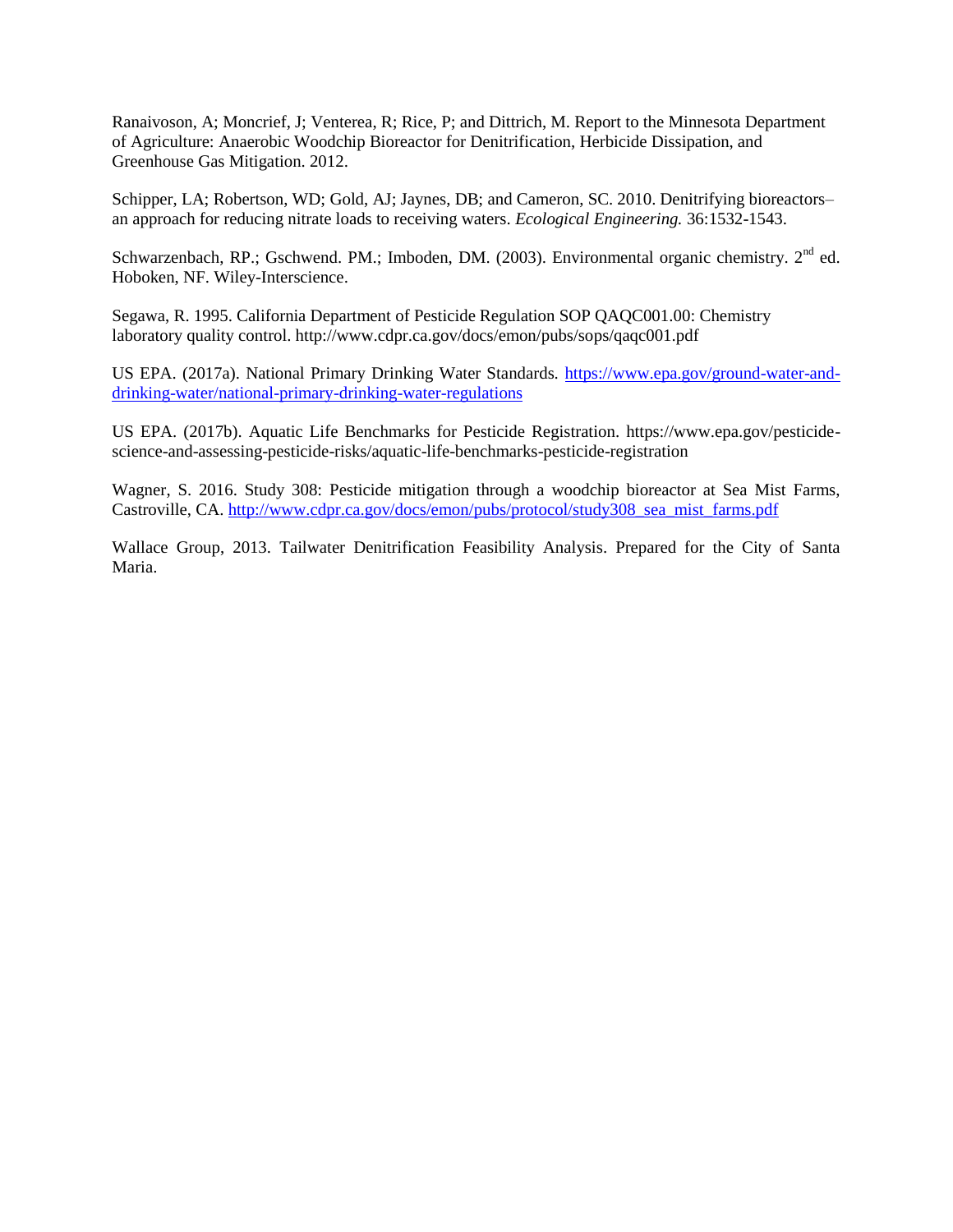| <b>Information from Prioritization Model</b>                                                       | <b>Parameter</b>                                                                                                                                                                                                                                                                                                                                                                                                                                                                                                                                                                                                                                                                                                                                                                                                            |
|----------------------------------------------------------------------------------------------------|-----------------------------------------------------------------------------------------------------------------------------------------------------------------------------------------------------------------------------------------------------------------------------------------------------------------------------------------------------------------------------------------------------------------------------------------------------------------------------------------------------------------------------------------------------------------------------------------------------------------------------------------------------------------------------------------------------------------------------------------------------------------------------------------------------------------------------|
| <b>Use Pattern</b>                                                                                 | Agriculture, rights-of-way, and urban                                                                                                                                                                                                                                                                                                                                                                                                                                                                                                                                                                                                                                                                                                                                                                                       |
| <b>PUR Years</b>                                                                                   | 2013, 2014, 2015                                                                                                                                                                                                                                                                                                                                                                                                                                                                                                                                                                                                                                                                                                                                                                                                            |
| <b>HUC12</b>                                                                                       | 180600080503, 180600080603                                                                                                                                                                                                                                                                                                                                                                                                                                                                                                                                                                                                                                                                                                                                                                                                  |
| <b>Estimated Drainage area</b>                                                                     | $158 \text{ km}^2$                                                                                                                                                                                                                                                                                                                                                                                                                                                                                                                                                                                                                                                                                                                                                                                                          |
| <b>Toxicity Data Type</b>                                                                          | Acute and chronic toxicity data, whichever is<br>lower                                                                                                                                                                                                                                                                                                                                                                                                                                                                                                                                                                                                                                                                                                                                                                      |
| <b>Toxicity Data Sources</b>                                                                       | US EPA Aquatic Life Benchmark; Benchmark<br>Equivalent                                                                                                                                                                                                                                                                                                                                                                                                                                                                                                                                                                                                                                                                                                                                                                      |
| Prioritization for use ranking<br>TOX is<br>Tox score rankings<br>(where<br>toxicity value in ppb) | • Use rate of $5 > 5.637E03$ lb[AI]/year (or<br>selected months), score=5, with 3 chemicals<br>$(2\%)$<br>Use rate of $4 > 1.438E03$ lb[AI]/year (or<br>selected months), score=4, with 6 chemicals<br>(4%)<br>• Use rate of $3 > 5.753E02$ lb[AI]/year (or<br>selected months), score=3, with 10 chemicals<br>(7%)<br>Use rate of $2 > 1.663E02$ lb[AI]/year (or<br>$\bullet$<br>selected months), score=2, with 22 chemicals<br>(16%)<br>• Use rate of $1 < 1.663E02$ lb[AI]/year (or<br>selected months), score=1, with 94 chemicals<br>(70%)<br>8, TOX $\leq 0.001$<br>7, $0.001 < TOX \leq 0.01$<br>6, $0.01 < TOX \leq 0.1$<br>5, 0.1 <tox <math="">\leq1<br/>4, <math>1 &lt; TOX \leq 10</math><br/>3, <math>10 &lt;</math>TOX <math>\leq 100</math><br/>2, 100<tox <math="">\leq1000<br/>1, TOX&gt;1000</tox></tox> |
|                                                                                                    | 0, No Data                                                                                                                                                                                                                                                                                                                                                                                                                                                                                                                                                                                                                                                                                                                                                                                                                  |
| Months of interest                                                                                 | Annual                                                                                                                                                                                                                                                                                                                                                                                                                                                                                                                                                                                                                                                                                                                                                                                                                      |

**Table 1.** Parameter selections for the Pesticide Prioritization Model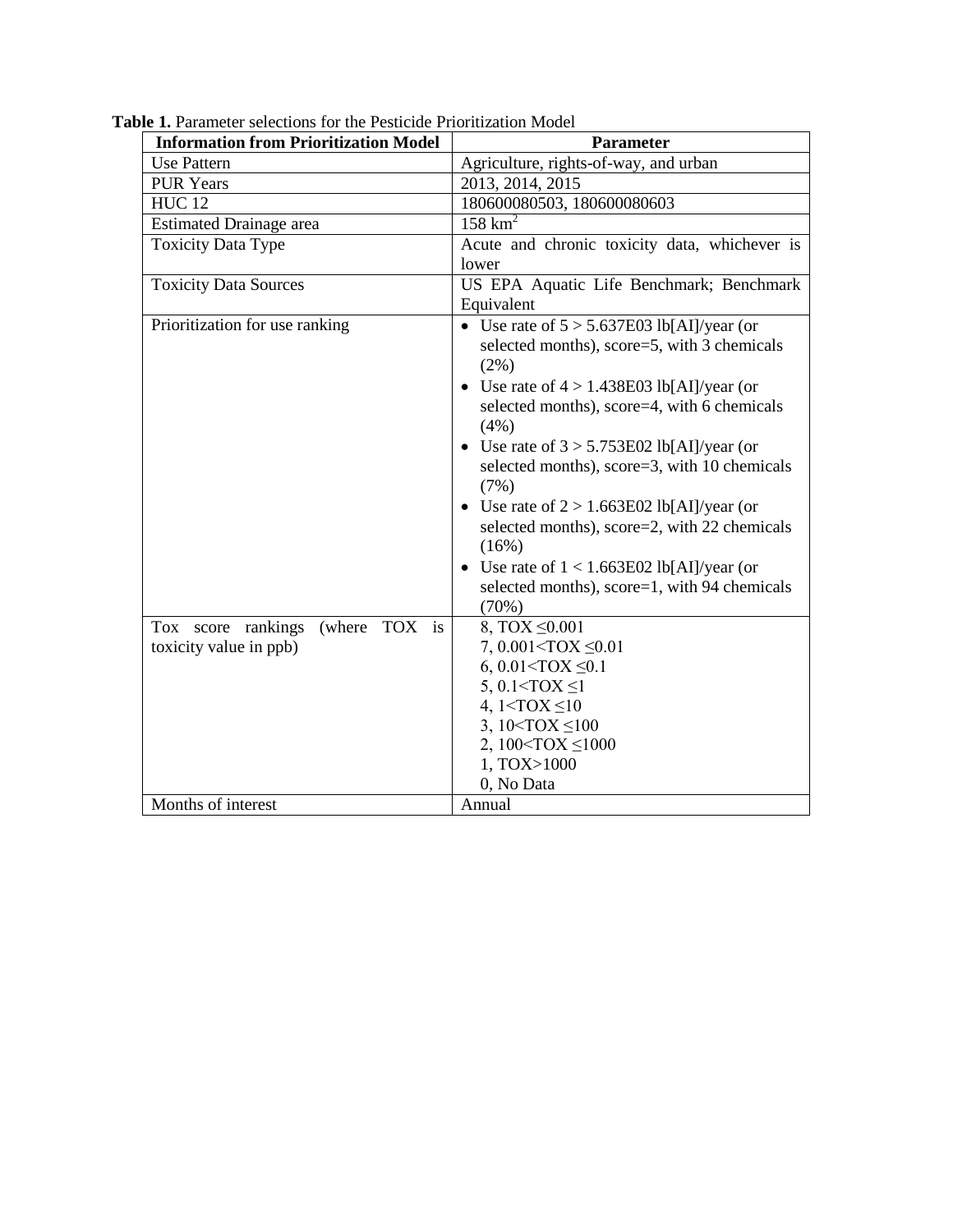| Pesticide Name           | Use $(lbs)$ | Use-<br>score  | Benchmark<br>$(\mu g/L)$ | Tox-<br>score  | Final-<br>score | Recommended<br>for<br>Monitoring? |
|--------------------------|-------------|----------------|--------------------------|----------------|-----------------|-----------------------------------|
| <b>MALATHION</b>         | 26416.9     | 5              | 0.295                    | 5              | 25              | <b>TRUE</b>                       |
| <b>OXYFLUORFEN</b>       | 5221.3      | $\overline{4}$ | 0.29                     | 5              | 20              | <b>TRUE</b>                       |
| <b>NALED</b>             | 2518.5      | 3              | 0.07                     | 6              | 18              | <b>FALSE</b>                      |
| <b>PERMETHRIN</b>        | 2507.4      | 3              | 0.0106                   | 6              | 18              | <b>TRUE</b>                       |
| CHLOROTHALONIL           | 3559.4      | $\overline{4}$ | 1.8                      | $\overline{4}$ | 16              | <b>FALSE</b>                      |
| <b>PROMETRYN</b>         | 3093.1      | $\overline{4}$ | 1.04                     | $\overline{4}$ | 16              | <b>TRUE</b>                       |
| <b>CAPTAN</b>            | 51625.7     | 5              | 13.1                     | 3              | 15              | <b>FALSE</b>                      |
| <b>MANCOZEB</b>          | 13462.3     | 5              | 47                       | 3              | 15              | <b>FALSE</b>                      |
| <b>IMIDACLOPRID</b>      | 9132.2      | 5              | 34.5                     | 3              | 15              | <b>TRUE</b>                       |
| LAMBDA-CYHALOTHRIN       | 306.9       | $\overline{2}$ | 0.0035                   | $\overline{7}$ | 14              | <b>TRUE</b>                       |
| <b>METHOMYL</b>          | 2582        | 3              | 2.5                      | $\overline{4}$ | 12              | <b>TRUE</b>                       |
| PYRACLOSTROBIN           | 2435        | 3              | 1.5                      | $\overline{4}$ | 12              | <b>TRUE</b>                       |
| LINURON*                 | 1558.6      | 3              | 2.5                      | $\overline{4}$ | 12              | <b>TRUE</b>                       |
| TRIFLURALIN              | 1513.9      | 3              | 7.52                     | $\overline{4}$ | 12              | <b>TRUE</b>                       |
| <b>BIFENTHRIN</b>        | 946.8       | $\overline{2}$ | 0.075                    | 6              | 12              | <b>TRUE</b>                       |
| NOVALURON*               | 652.5       | $\overline{2}$ | 0.075                    | 6              | 12              | <b>TRUE</b>                       |
| <b>CHLORPYRIFOS</b>      | 445.1       | $\overline{c}$ | 0.05                     | 6              | 12              | <b>TRUE</b>                       |
| <b>FENPROPATHRIN</b>     | 854.4       | $\overline{2}$ | 0.265                    | 5              | 10              | <b>TRUE</b>                       |
| FENBUTATIN-OXIDE         | 536.5       | $\overline{2}$ | 0.85                     | 5              | 10              | <b>TRUE</b>                       |
| <b>HYDROGEN PEROXIDE</b> | 2749.6      | 3              | 11                       | 3              | 9               | <b>FALSE</b>                      |
| <b>CYPRODINIL</b>        | 2685.1      | 3              | 16                       | 3              | 9               | <b>TRUE</b>                       |
| <b>THIRAM</b>            | 2509        | $\overline{3}$ | 21                       | 3              | 9               | <b>FALSE</b>                      |
| <b>FLUDIOXONIL</b>       | 1763.9      | 3              | 70                       | 3              | 9               | <b>TRUE</b>                       |
| <b>AZOXYSTROBIN</b>      | 1355        | 3              | 49                       | 3              | $\mathbf{Q}$    | <b>TRUE</b>                       |
| <b>BENSULIDE</b>         | 5117        | $\overline{4}$ | 290                      | $\overline{c}$ | $\,8\,$         | <b>TRUE</b>                       |
| <b>FENHEXAMID</b>        | 4794.3      | $\overline{4}$ | 670                      | $\overline{2}$ | 8               | <b>TRUE</b>                       |
| <b>BIFENAZATE</b>        | 2915.5      | $\overline{4}$ | 250                      | $\overline{2}$ | 8               | <b>FALSE</b>                      |
| CHLORANTRANILIPROLE      | 955.1       | $\overline{2}$ | 4.9                      | $\overline{4}$ | 8               | <b>TRUE</b>                       |
| <b>ACEQUINOCYL</b>       | 796.5       | $\overline{2}$ | 1.2                      | $\overline{4}$ | 8               | <b>FALSE</b>                      |
| <b>SPIROMESIFEN</b>      | 579.2       | $\overline{2}$ | 8.4                      | $\overline{4}$ | 8               | <b>TRUE</b>                       |
| PENDIMETHALIN            | 578.2       | $\overline{2}$ | 5.2                      | $\overline{4}$ | $\,8\,$         | <b>TRUE</b>                       |
| TRIFLOXYSTROBIN          | 308.9       | 2              | 7.15                     | 4              | 8               | TRUE                              |
| <b>ACEPHATE</b>          | 2493.8      | 3              | 550                      | $\overline{2}$ | 6               | <b>TRUE</b>                       |
| <b>PENTHIOPYRAD</b>      | 1918.6      | 3              | 145                      | $\overline{2}$ | 6               | <b>TRUE</b>                       |
| <b>BUPROFEZIN</b>        | 1707.6      | 3              | 165                      | $\overline{2}$ | 6               | <b>TRUE</b>                       |
| SPINETORAM               | 1005.1      | $\sqrt{2}$     | 77.9                     | 3              | 6               | <b>TRUE</b>                       |
| <b>QUINOXYFEN</b>        | 856         | $\overline{2}$ | 27                       | 3              | 6               | <b>TRUE</b>                       |
| <b>HEXYTHIAZOX</b>       | 831.6       | $\overline{2}$ | 60                       | 3              | 6               | <b>TRUE</b>                       |
| <b>ACETAMIPRID</b>       | 772.4       | $\mathfrak{2}$ | 10.5                     | 3              | 6               | <b>TRUE</b>                       |
| <b>METHOXYFENOZIDE</b>   | 677.9       | $\overline{2}$ | 25                       | 3              | 6               | <b>TRUE</b>                       |
| <b>PROPICONAZOLE</b>     | 635.7       | $\overline{2}$ | 21                       | $\overline{3}$ | 6               | <b>TRUE</b>                       |
| <b>AMETOCTRADIN</b>      | 621.6       | $\overline{2}$ | 32.5                     | 3              | 6               | <b>TRUE</b>                       |
| <b>FENAMIDONE</b>        | 516.6       | $\overline{2}$ | 24.5                     | 3              | 6               | <b>TRUE</b>                       |
| <b>DIMETHOATE</b>        | 446.9       | $\overline{2}$ | 21.5                     | $\overline{3}$ | 6               | <b>TRUE</b>                       |
| SPINOSAD                 | 426.4       | $\overline{2}$ | 90                       | $\overline{3}$ | 6               | TRUE                              |

**Table 2.** Results from the Prioritization Model for HUC 12 areas 18060008503 and 180600080603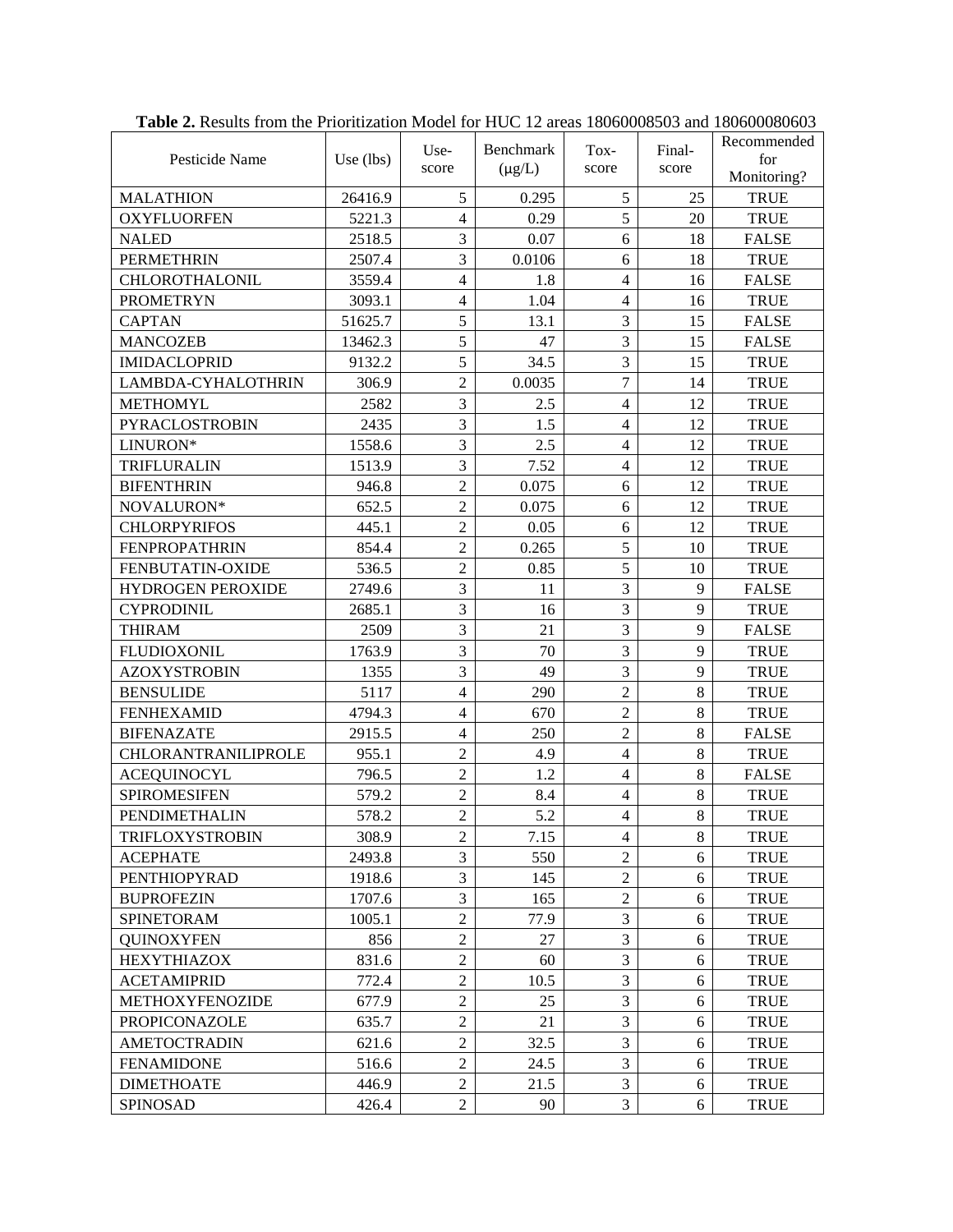| <b>FLUBENDIAMIDE</b> | 398.6 | 27.4 | ⌒ | <b>TRUE</b> |
|----------------------|-------|------|---|-------------|
| <b>THIAMETHOXAM</b>  | 372.9 | 17.5 |   | <b>TRUE</b> |
| <b>ORYZALIN</b>      | 366.5 | 15.4 |   | <b>TRUE</b> |
| GLUFOSINATE-         |       |      |   |             |
| <b>AMMONIUM</b>      | 349.6 | 72   |   | <b>TRUE</b> |
| <b>INDOXACARB</b>    | 324.2 | 84   |   | <b>TRUE</b> |

\*Analytical method not available

 $\overline{\phantom{a}}$ 

| Pesticide                              | Chronic                        | <b>MDL</b>  | RL          |  |  |  |
|----------------------------------------|--------------------------------|-------------|-------------|--|--|--|
|                                        | <b>Benchmark</b>               | $(\mu g/L)$ | $(\mu g/L)$ |  |  |  |
|                                        | $(\mu g/L)$                    |             |             |  |  |  |
|                                        | <b>LC Multi-Residue Screen</b> |             |             |  |  |  |
| Malathion                              | 0.035                          | 0.004       | 0.02        |  |  |  |
| Imidacloprid                           | 1.05                           | 0.004       | 0.02        |  |  |  |
| Methomyl                               | 0.7                            | 0.004       | 0.02        |  |  |  |
| Dimethoate                             | 0.5                            | 0.004       | 0.02        |  |  |  |
| Pyraclostrobin                         | 1.5                            | 0.004       | 0.02        |  |  |  |
| Azoxystrobin                           | 44                             | 0.004       | 0.02        |  |  |  |
| Cyprodinil                             | 8                              | 0.004       | 0.02        |  |  |  |
| Chlorpyrifos                           | 0.04                           | 0.004       | 0.02        |  |  |  |
| Prometryn                              | 1.04                           | 0.004       | 0.02        |  |  |  |
| Propyzamide                            | 600                            | 0.004       | 0.02        |  |  |  |
| Chlorantraniliprole                    | 4.5                            | 0.004       | 0.02        |  |  |  |
| Bensulide                              | 290                            | 0.004       | 0.02        |  |  |  |
| Diazinon                               | 0.105                          | 0.004       | 0.02        |  |  |  |
| Trifloxystrobin                        | 2.76                           | 0.004       | 0.02        |  |  |  |
| Oryzalin                               | 15.4                           | 0.021       | 0.05        |  |  |  |
| Fipronil                               | 0.011                          | 0.004       | 0.05        |  |  |  |
| Fipronil Amide                         | 0.59                           | 0.005       | 0.05        |  |  |  |
| Fipronil Sulfide                       | N/A                            | 0.003       | 0.05        |  |  |  |
| <b>Fipronil Sulfone</b>                | 0.037                          | 0.005       | 0.05        |  |  |  |
| Desulfinyl Fipronil                    | 0.11                           | 0.003       | 0.05        |  |  |  |
| Desulfinyl_Fipronil                    | N/A                            | 0.005       | 0.05        |  |  |  |
| Amide                                  |                                |             |             |  |  |  |
|                                        | Pyrethroid-6                   |             |             |  |  |  |
| Permethrin                             | 0.0014                         | 0.00105     | 0.002       |  |  |  |
| Fenpropathrin                          | 0.064                          | 0.00132     | 0.005       |  |  |  |
| Bifenthrin                             | 0.0013                         | 0.00091     | 0.001       |  |  |  |
| Lambda-Cyhalothrin                     | 0.002                          | 0.00174     | 0.002       |  |  |  |
| Cyfluthrin                             | 0.0074                         | 0.00146     | 0.002       |  |  |  |
| Esfenvalerate                          | 0.017                          | 0.00166     | 0.005       |  |  |  |
| <b>Dinitroanilines and Oxyfluorfen</b> |                                |             |             |  |  |  |
| Oxyfluorfen                            | 0.29                           | 0.023       | 0.05        |  |  |  |
| Trifluralin                            | 1.14                           | 0.015       | 0.05        |  |  |  |
| Benfluralin                            | 1.9                            | 0.015       | 0.05        |  |  |  |
| Ethafluralin                           | 0.4                            | 0.017       | 0.05        |  |  |  |
| Pendimethalin                          | 5.2                            | 0.019       | 0.05        |  |  |  |
| Prodiamine                             | 1.5                            | 0.02        | 0.05        |  |  |  |

**Table 3.** Pesticides to be included in monitoring